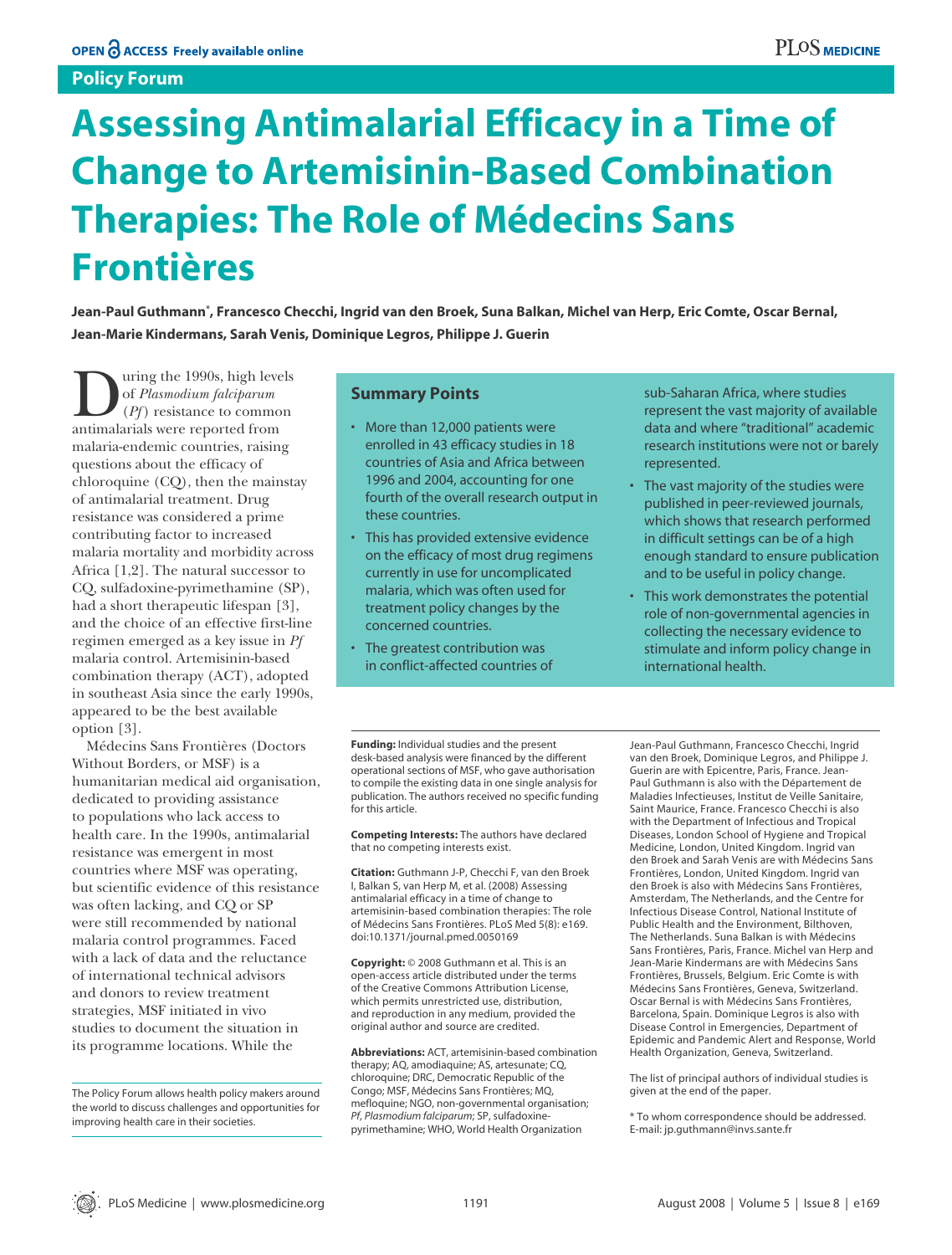

doi:10.1371/journal.pmed.0050169.g001

Figure 1. Flow Chart of Sites and Type of MSF Pf Efficacy Studies, 1996-2004

primary aim was optimising treatment strategies for MSF patients, results were often used to formulate national policy change. Studies followed World Health Organization (WHO) recommendations [4,5], were usually conducted in insecure or difficult-toaccess sites where data were absent, and were generally supported by MSF's epidemiological unit, Epicentre, in collaboration with national Ministries of Health, WHO, and other partners.

Here, we describe the output of MSF's work in antimalarial efficacy assessment during the last decade, and place it within the broader context of studies leading to regimen change from monotherapies to mostly artemisinin-based combinations during a critical decade in malaria control. We also describe challenges and lessons learned whilst carrying out this research and discuss its role within antimalarial policy change.

### **Descriptive Analysis of Efficacy Studies**

**Review methods**. We identified all malaria in vivo drug efficacy studies for which MSF was the main sponsor during 1996–2004, whether published in peer-reviewed journals or existing

as unpublished reports in MSF operational centres (Brussels, Paris, Amsterdam, Barcelona, and Geneva; unpublished reports are available upon request from epimail@epicentre.msf. org). Only *Pf* studies were considered. For every study, we compiled country and site, year of completion, treatment group(s) tested, drug allocation method, length of post-enrolment follow-up (14 days or less; more than 14 days, i.e., at least 28-day follow-up), and failure rate with 95% confidence intervals. A treatment group is defined as the regimen tested. Multi-centric studies simultaneously evaluating several treatment groups within the same country were treated as single studies.

We calculated the proportion of MSF study treatment groups among all treatment groups tested against *Pf* per country during 1996 to 2004 by consulting the Global Malaria Program database (http://www.who. int/malaria/resistance.html). We reviewed the WHO Global Antimalarial Drug Policy Database (http://www. who.int/malaria/treatmentpolicies. html) and reference document [6] to establish the occurrence and timing of changes in treatment policy for

uncomplicated malaria. We did not consider the introduction of CQ and SP in combination, as this was not a recommended option to replace either monotherapy [7]. We compared the new drug policy to findings and recommendations of the relevant MSF malaria studies and calculated the proportion of countries where recommendations made by MSF were concordant with subsequent national decisions regarding policy change.

To calculate the proportion of MSF papers among all published papers published in peer-reviewed journals, we searched PubMed to identify antimalarial studies published since 1996 until up to April 2007, performed in the countries in which MSF's studies had taken place, and reporting original in vivo efficacy data for treatment of uncomplicated *Pf* malaria in nonpregnant populations. Keywords were "malaria" and country of intervention (e.g., "Angola").

**Study output**. Between 1996 and 2004, MSF performed 43 efficacy studies or clinical trials in 18 countries, of which eight (17%) were in Asia (five countries) and 35 (83%) in Africa (13 countries) (Figure 1). Half of the studies took place in four African countries (21/43, 49%): Angola (*n* = 5), the Democratic Republic of the Congo (DRC, *n* = 6), Uganda (*n* = 5), and Sudan (*n* = 5). 12,145 patients were enrolled. Most studies (88%) were conducted between 2001 and 2004 and had a follow-up of 28 days or more (*n* = 34, 79%) with genotypic analysis of presumed failures/parasite recurrences to distinguish recrudescence from reinfection (Figure 2). Of studies with 28-day follow-up, 28/34 (82%) were published in peer-reviewed journals, and three out of 34 (9%) had been submitted to peer-reviewed journals at the time of writing; conversely, only three out of nine (33%) 14-day studies were published (Table 1).

Overall, nine (21%) studies were single arm, whereas 34 (79%) were comparative. Of the comparative studies, 22 (65%) were randomised. 117 treatment groups were investigated, of which 69 (59%) were monotherapies (SP, *n* = 27; CQ, *n* = 24; amodiaquine [AQ], *n* = 15; mefloquine [MQ], *n* = 3) and 48 (41%) were combinations. Most combinations (90%) were artemisinin-based (artesunate [AS]- SP, *n* = 14; AS-AQ, *n* = 12; AS-MQ, *n*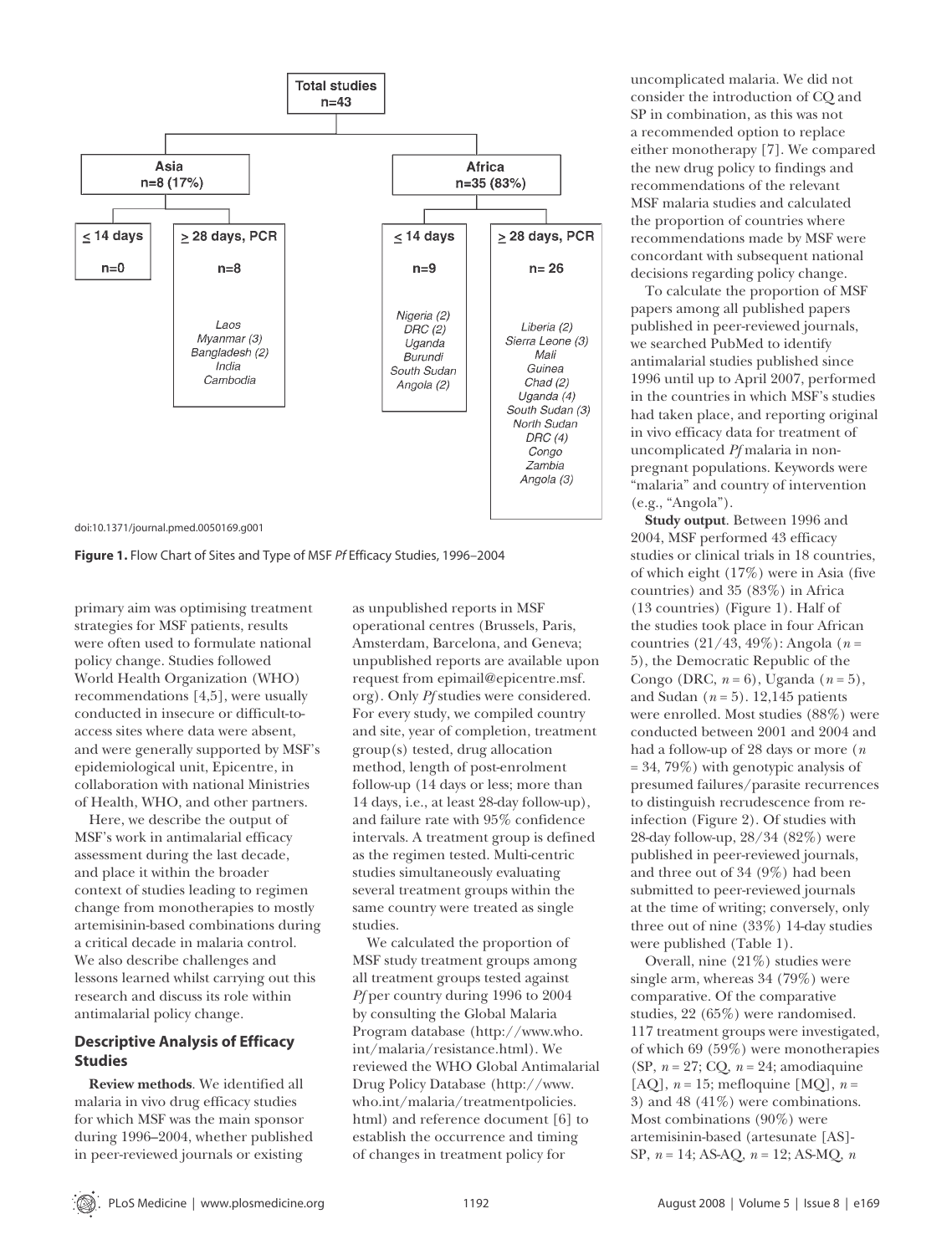$= 10$ , artemether-lumefantrine,  $n = 5$ ; dihydroartemisinin-piperaquine, *n* = 2); the remaining five were quinine-SP (*n* = 1) or CQ-SP (*n* = 4). The number of ACT studies increased over time, from one in 1998 to 20 (80% of total) in 2004 (Figure 2).

# **Contribution of MSF Studies to the Evidence for Policy Change**

Within these 18 countries and during 1996–2004, 455 treatment groups were investigated, 112 (25%) by MSF (Table 2). The proportion of study groups investigated by MSF was higher for ACTs (46%) than monotherapies (19%), and higher in Africa than in Asia, both for monotherapies (23% versus 9%) and ACTs (57% versus 29%). Recommendations made by MSF were concordant with subsequent national decisions regarding policy change in 13/18 (72%) of the countries of intervention (Asia: two out of five [40%]; Africa: 11/13 [84%]).

Of the 43 MSF studies, 31 (72%) were published in peer-reviewed journals. MSF studies accounted for 23% (31/137) of all articles published during this period in the 18 countries of intervention (Table 3).

MSF's largest output was in conflictaffected countries of sub-Saharan Africa, including Angola, Burundi, Chad, Liberia, Sierra Leone, and southern Sudan, where its studies represent the vast majority of available data, and where "traditional" academic research institutions were not or barely represented. Overall, MSF's study output accounted for one quarter of antimalarial drug efficacy research in 18 countries. Most studies were published in peer-reviewed journals.

#### **Challenges and Lessons Learned**

**Generalisability of results obtained in crisis settings**. With the exception of Sierra Leone, where a national multi-centric study was carried out, the MSF studies were not necessarily representative of national trends. Armed conflict, forced displacement in Maheba, Zambia and Kailahun, Sierra Leone (potentially leading to the introduction of more or less resistant strains), and conflict-induced nutritional crises (leading to lower immuno-competence and thus impaired host response) that had recently affected many of the study



doi:10.1371/journal.pmed.0050169.g002

**Figure 2.** Number of MSF Pf Efficacy Studies and Treatment Groups (Monotherapies and ACT) Per Year of Completion, 1996-2004

Cells with X represent studies of 14-day follow-up or less; empty cells represent studies of 28-day follow-up or more. Mono = monotherapies.

populations (Angola; Burundi; DRC; Lankien, Mapel, and Nuba, southern Sudan; Sierra Leone; Amudat and Bundibugyo, Uganda) may have resulted in systematic differences in local antimalarial efficacy compared to other regions of the country. Evidence suggests that malnourished children have an increased risk of treatment failure [8–10]. Organisations conducting studies in crisis-affected settings need to consider the generalisability of their data carefully in addition to the more general problem of extrapolating findings from individual sites to wider populations.

**Planning and organisational strategy**. MSF's contribution was not systematically planned but rather ad hoc, driven by its programmes. In retrospect, MSF's approach could have been more systematic, and more adherent to the standards of evidencebased medicine, in which randomised clinical trials are the primary tool by which inefficacious treatments are replaced once a more efficacious and equally safe alternative is identified. The approach shifted over time from measuring the efficacy of CQ and alternative potential partner drugs to combine with AS, to assuming that CQ was already inefficacious and focusing

on head-on comparisons of different ACT combinations. MSF's strategy thus wavered between building an evidence base to argue against continued CQ use, trying to establish the baseline resistance of typical partner drugs, and a more pragmatic approach of directly investigating combinations.

**Logistical and implementation challenges**. Carrying out field research in some of the remote settings proved extremely challenging. For example, Caala, Angola was under military siege and affected by a humanitarian emergency during the study period. In Bundibugyo, Uganda, security constraints due to rebel incursions necessitated innovative solutions to trace patients not attending follow-up, including field visits by clinicians and laboratory staff. Shabunda, DRC and most Sudanese sites were accessible only by plane or on foot. Laboratory facilities were usually established from scratch, without electricity and with the threat of possible sources of contamination and degradation of slides and blood samples. While most study personnel were from the country itself, it was necessary to either recruit qualified professionals from other areas of the country, or re-train local staff who had been unemployed for years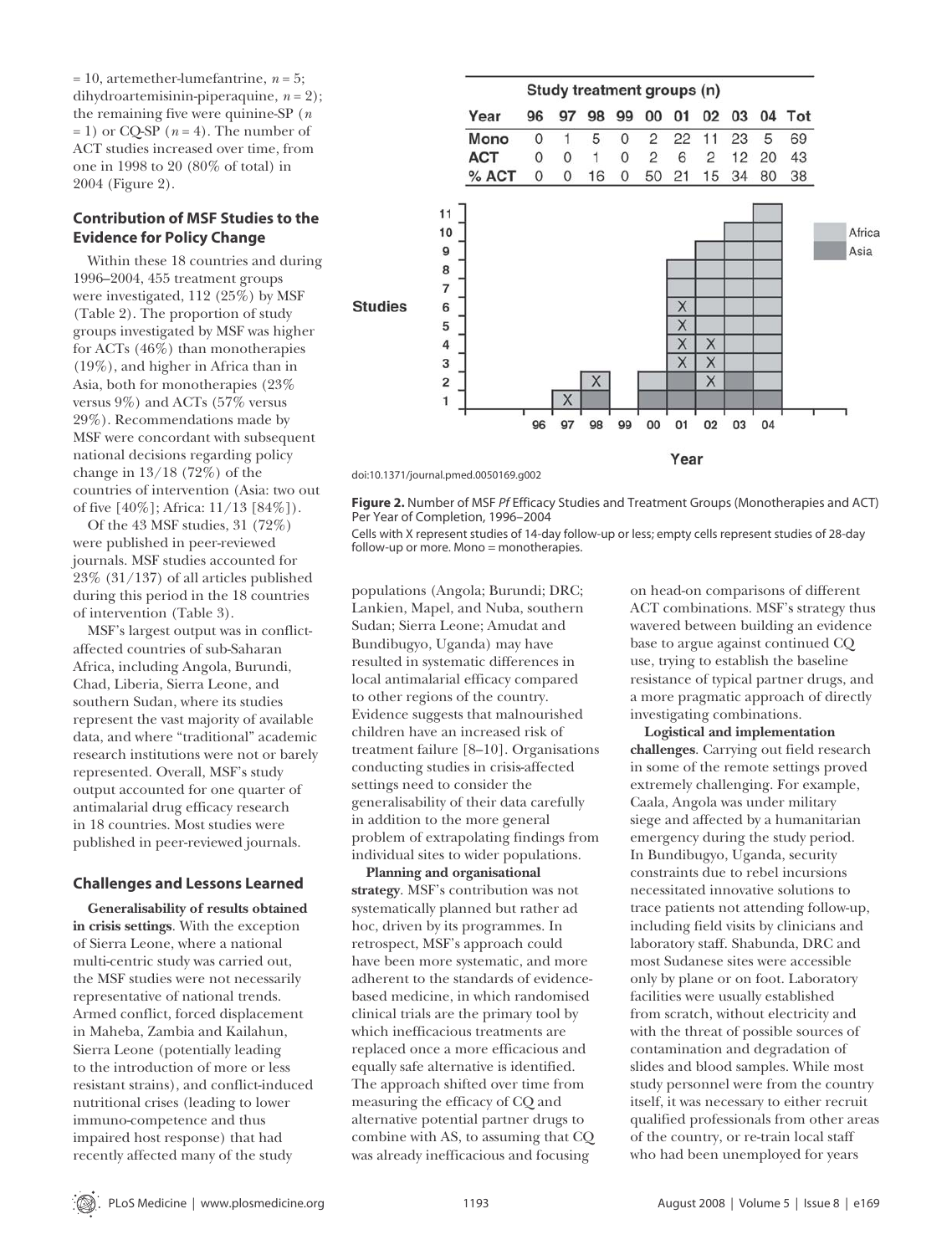| Table 1. MSF Pf Efficacy Studies by Site, Year of Completion, Drug Tested, and Result |                       |      |                             |                                         |                                |                                             |  |  |  |
|---------------------------------------------------------------------------------------|-----------------------|------|-----------------------------|-----------------------------------------|--------------------------------|---------------------------------------------|--|--|--|
| Country                                                                               | Year<br><b>Site</b>   |      | <b>Drug</b>                 | <b>Failure</b><br>Rate (%) <sup>a</sup> | 95% Confidence<br>Interval (%) | <b>Reference</b> <sup>b</sup>               |  |  |  |
|                                                                                       |                       |      |                             |                                         |                                |                                             |  |  |  |
| At least 28-day follow-up: 34 studies<br>Myanmar                                      | Kachin                | 1998 | CQ                          | 79.2                                    | 68.4-87.6                      | $[16]$                                      |  |  |  |
|                                                                                       |                       |      | SP                          | 80.8                                    | 69.9-89.1                      |                                             |  |  |  |
|                                                                                       |                       |      | <b>MQ</b>                   | 23.0                                    | 14.0-34.2                      |                                             |  |  |  |
|                                                                                       |                       |      | $MQ-AS3$                    | 20.5                                    | $12.0 - 31.6$                  |                                             |  |  |  |
| Laos                                                                                  | Sekong                | 2000 | CQ                          | 39.7                                    | $29.5 - 50.7$                  | $[17]$                                      |  |  |  |
| Uganda                                                                                | Mbarara               | 2000 | SP                          | 59.3                                    | $51.3 - 67.0$                  | $[18]$                                      |  |  |  |
|                                                                                       |                       |      | $SP-AS_1$                   | 54.0                                    | 44.4-63.3                      |                                             |  |  |  |
| South Sudan                                                                           | Kajo Keji             | 2001 | $SP-AS3$                    | 22.3                                    | $15.3 - 30.7$                  | $[19]$                                      |  |  |  |
|                                                                                       |                       |      | CQ<br>SP                    | 93.9<br>69.9                            | 87.3-97.3<br>$60.0 - 78.3$     |                                             |  |  |  |
|                                                                                       |                       |      | AQ                          | 25.2                                    | 17.7-34.5                      |                                             |  |  |  |
| Myanmar                                                                               | Rakhine               | 2001 | $MQ15-AS1$                  | 5.9                                     | $3.0 - 10.3$                   | $[20]$                                      |  |  |  |
|                                                                                       |                       |      | $MQ25-AS1$                  | 3.6                                     | $1.5 - 7.4$                    |                                             |  |  |  |
|                                                                                       |                       |      | $MQ_{25}$ - $AS_{3unsup}$   | 3.9                                     | $1.7 - 8.2$                    |                                             |  |  |  |
|                                                                                       |                       |      | $MQ_{25} - AS_{3sup}$       | 0.0                                     | $0.0 - 2.1$                    |                                             |  |  |  |
| India                                                                                 | Assam & Karbi Anglong | 2001 | CQ                          | 65.9                                    | 48.8-78.1                      | $[21]$                                      |  |  |  |
|                                                                                       |                       |      | SP                          | 39.0                                    | $25.3 - 54.0$                  |                                             |  |  |  |
|                                                                                       |                       |      | $MQ_{15}$<br>$MQ_{15} - AS$ | 4.4<br>10.9                             | $0.54 - 15.1$<br>$3.6 - 23.5$  |                                             |  |  |  |
| India                                                                                 | Sonitpur              | 2001 | CQ                          | 95.8                                    | 83.5-98.7                      | $[21]$                                      |  |  |  |
|                                                                                       |                       |      | SP                          | 57.1                                    | 42.2-71.2                      |                                             |  |  |  |
|                                                                                       |                       |      | $MQ_{15}$                   | 7.8                                     | $2.2 - 18.9$                   |                                             |  |  |  |
|                                                                                       |                       |      | $MQ_{15}$ -AS               | 1.8                                     | $0.5 - 9.9$                    |                                             |  |  |  |
| Sierra Leone                                                                          | Matru                 | 2001 | CQ                          | 61.8                                    | $52.1 - 70.8$                  | Bachy C, Epicentre Internal Report 2002     |  |  |  |
|                                                                                       |                       |      | SP                          | 22.4                                    | $14.1 - 32.7$                  |                                             |  |  |  |
| Bangladesh                                                                            | Chittagong            | 2002 | Qui-SP                      | 12.9                                    | $8.1 - 17.7$                   | $[22]$                                      |  |  |  |
| Liberia                                                                               | Harper                | 2002 | CQ                          | 84.0                                    | 70.9-92.8                      | $[23]$                                      |  |  |  |
| Liberia                                                                               | Harper                | 2002 | SP<br><b>AQ</b>             | 69.7<br>23.5                            | $57.1 - 80.4$<br>14.8-34.2     | $[24]$                                      |  |  |  |
| Zambia                                                                                | Maheba                | 2002 | $SP-AS$ <sub>sup</sub>      | 16.4                                    | $9.0 - 26.5$                   | $[25]$                                      |  |  |  |
|                                                                                       |                       |      | $SP-AS$ <sub>unsup</sub>    | 36.6                                    | $26.2 - 47.9$                  |                                             |  |  |  |
| Uganda                                                                                | Bundibugyo            | 2002 | SP                          | 37.0                                    | $27.1 - 47.7$                  | $[26]$                                      |  |  |  |
|                                                                                       |                       |      | AQ                          | 20.6                                    | $11.7 - 32.7$                  |                                             |  |  |  |
|                                                                                       |                       |      | $CQ-SP$                     | 22.8                                    | $14.1 - 33.6$                  |                                             |  |  |  |
| Chad                                                                                  | Bongor                | 2002 | CQ                          | 23.7                                    | 14.7-34.8                      | $[27]$                                      |  |  |  |
|                                                                                       |                       |      | SP                          | 16.3                                    | $9.4 - 25.5$                   |                                             |  |  |  |
| Uganda                                                                                | Amudat                | 2003 | AQ<br>CQ-SP                 | 6.4<br>52.8                             | $2.1 - 14.3$<br>35.5-69.6      | Grandesso F, Epicentre Internal Report 2004 |  |  |  |
|                                                                                       |                       |      | AQ-AS                       | 14.3                                    | $4.0 - 32.7$                   |                                             |  |  |  |
|                                                                                       |                       |      | SP-AS                       | 7.9                                     | $2.6 - 17.6$                   |                                             |  |  |  |
| Bangladesh                                                                            | Chittagong            | 2003 | CQ-SP                       | 37.6                                    | 48.8-37.4                      | $[28]$                                      |  |  |  |
|                                                                                       |                       |      | MQ-AS                       | 0.9                                     | $0.0 - 3.5$                    |                                             |  |  |  |
|                                                                                       |                       |      | A-L                         | 2.9                                     | $0.6 - 8.4$                    |                                             |  |  |  |
| South Sudan                                                                           | Nuba                  | 2003 | SP-AS                       | $8.8\,$                                 | $2.9 - 19.3$                   | $[29]$                                      |  |  |  |
| Sierra Leone                                                                          | Freetown <sup>c</sup> | 2003 | AQ-AS<br>CQ                 | 7.3<br>67.8                             | $2.0 - 17.6$<br>54.4-79.4      | $[30]$                                      |  |  |  |
|                                                                                       |                       |      | SP                          | 28.0                                    | $16.2 - 42.5$                  |                                             |  |  |  |
|                                                                                       |                       |      | AQ                          | 7.4                                     | $2.1 - 17.9$                   |                                             |  |  |  |
| Sierra Leone                                                                          | Kabala                | 2003 | CQ                          | 39.5                                    | 25.0-55.6                      | $[30]$                                      |  |  |  |
|                                                                                       |                       |      | SP                          | 23.2                                    | 13.9-34.9                      |                                             |  |  |  |
|                                                                                       |                       |      | <b>AQ</b>                   | 18.2                                    | $9.8 - 29.6$                   |                                             |  |  |  |
| Sierra Leone                                                                          | Kailahun              | 2003 | CQ                          | 78.8                                    | 65.3-88.9                      | $[30]$                                      |  |  |  |
|                                                                                       |                       |      | SP                          | 46.1                                    | 35.4-57.0                      |                                             |  |  |  |
| Sierra Leone                                                                          | Makeni                | 2003 | AQ<br>CQ                    | 29.8<br>70.0                            | 20.3-40.7<br>55.4-82.1         | $[30]$                                      |  |  |  |
|                                                                                       |                       |      | SP                          | 24.0                                    | 15.8-33.7                      |                                             |  |  |  |
|                                                                                       |                       |      | AQ                          | 5.4                                     | $1.8 - 12.1$                   |                                             |  |  |  |
| Sierra Leone                                                                          | Matru                 | 2003 | AQ                          | 13.0                                    | $6.4 - 22.6$                   | $[30]$                                      |  |  |  |
| North Sudan                                                                           | Malakal               | 2003 | SP-AS                       | 0.9                                     | $0.0 - 4.8$                    | $[31]$                                      |  |  |  |
|                                                                                       |                       |      | AQ-AS                       | 1.0                                     | $0.0 - 5.6$                    |                                             |  |  |  |
| Angola                                                                                | Caala                 | 2003 | CQ                          | 83.5                                    | 74.1-90.5                      | $[32]$                                      |  |  |  |
|                                                                                       |                       |      | AQ<br>SP                    | 17.3<br>25.3                            | $10.0 - 27.2$<br>$16.7 - 35.8$ |                                             |  |  |  |
| Angola                                                                                | Kuito                 | 2003 | <b>AQ</b>                   | 21.6                                    | $14.3 - 30.6$                  | $[32]$                                      |  |  |  |
|                                                                                       |                       |      | SP                          | 38.8                                    | $28.4 - 30.6$                  |                                             |  |  |  |
|                                                                                       |                       |      | AQ-AS                       | 1.2                                     | $0.0 - 6.4$                    |                                             |  |  |  |
|                                                                                       |                       |      | SP-AS                       | 1.2                                     | $0.0 - 6.4$                    |                                             |  |  |  |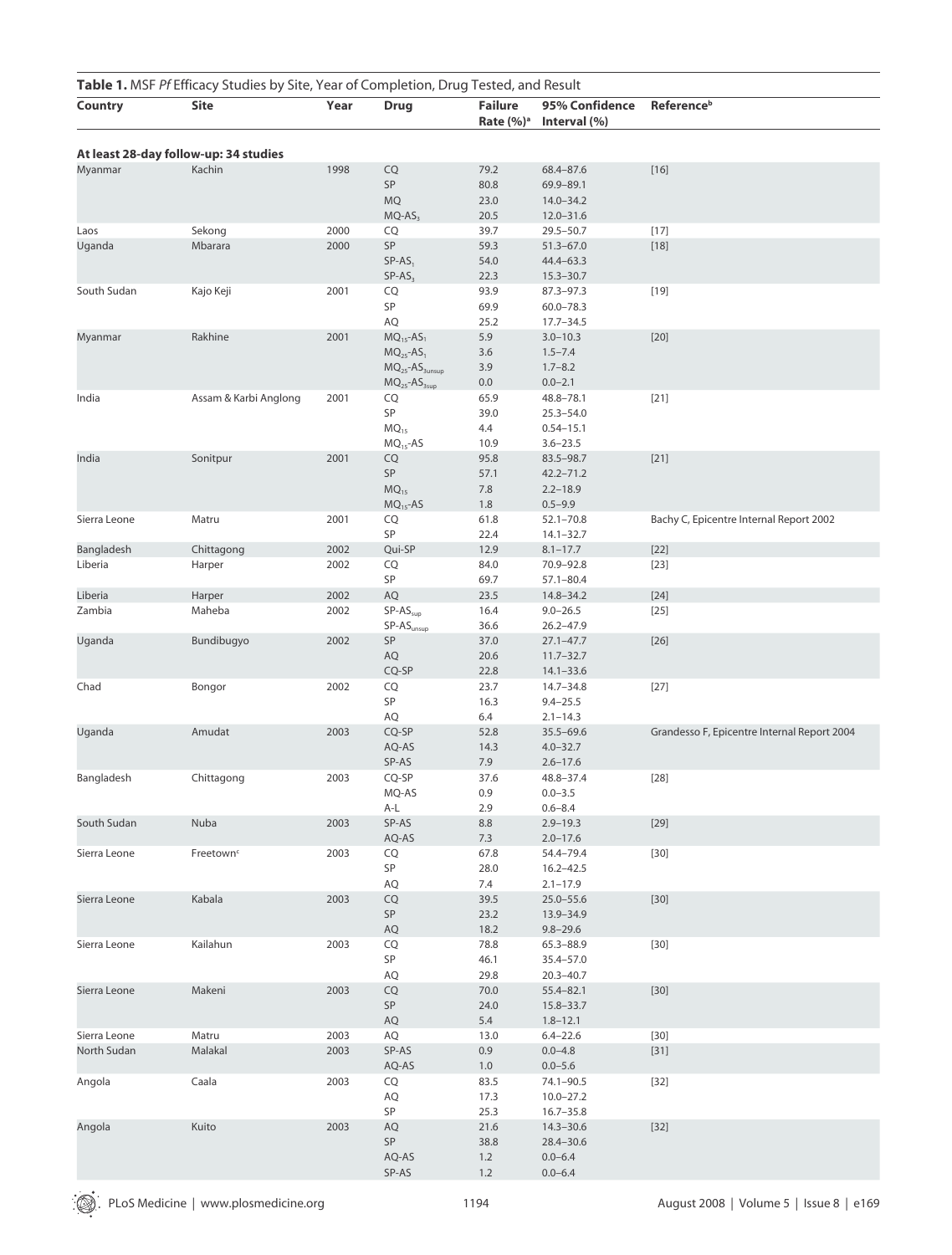| Table 1. Continued          |                                       |      |                                              |                                 |                                                                  |                                                      |  |  |  |
|-----------------------------|---------------------------------------|------|----------------------------------------------|---------------------------------|------------------------------------------------------------------|------------------------------------------------------|--|--|--|
| <b>Site</b><br>Country      |                                       | Year | <b>Drug</b>                                  | <b>Failure</b><br>Rate $(\%)^a$ | 95% Confidence<br>Interval (%)                                   | <b>Reference</b> <sup>b</sup>                        |  |  |  |
|                             | At least 28-day follow-up: 34 studies |      |                                              |                                 |                                                                  |                                                      |  |  |  |
| South Sudan                 | Mapel                                 | 2003 | CQ<br>SP                                     | 82.7<br>15.7                    | $71.8 - 90.1$<br>$9.3 - 25.1$                                    | Bachy et al., Epicentre Internal Report 2003         |  |  |  |
| Chad                        | Koumra                                | 2003 | CQ<br>SP<br>AQ                               | 32.9<br>4.3<br>2.2              | $22.1 - 45.1$<br>$1.2 - 10.5$<br>$0.3 - 7.6$                     | $[27]$                                               |  |  |  |
| Cambodia                    | Anglong Veng & Kvav                   | 2003 | Piperaq-DHA<br>MQ-AS                         | 2.5<br>2.5                      | $0.7 - 6.2$<br>$0.7 - 6.2$                                       | $[33]$                                               |  |  |  |
| Guinea                      | Dabola                                | 2004 | SP-AS<br>AQ-AS                               | 1.0<br>1.0                      | $0.0 - 5.5$<br>$0.0 - 5.3$                                       | $[34]$                                               |  |  |  |
| DRC                         | Kabalo                                | 2004 | SP<br>SP-AS<br>AQ-AS                         | 22.9<br>0.0<br>0.0              | $12.0 - 37.3$<br>$0.0 - 7.3$<br>$0.0 - 6.8$                      | Bonnet et al., submitted                             |  |  |  |
| <b>DRC</b>                  | Shabunda                              | 2004 | SP-AS<br>AQ-AS                               | 19.7<br>6.8                     | $10.9 - 31.3$<br>$2.2 - 15.1$                                    | $[35]$                                               |  |  |  |
| Congo                       | Kindamba                              | 2004 | AQ-AS<br>SP-AS<br>A-L                        | 1.5<br>9.9<br>0.0               | $0.0 - 8.0$<br>$19.3 - 4.1$<br>$0.0 - 5.2$                       | $[36]$                                               |  |  |  |
| Uganda                      | Mbarara                               | 2004 | $A-L_{\text{sup}}$<br>$A-L$ <sub>unsup</sub> | 2.3<br>2.0                      | $1.0 - 4.9$<br>$1.0 - 3.5$                                       | $[37]$                                               |  |  |  |
| Angola                      | Caala                                 | 2004 | AQ-AS<br>$A-L$                               | 0.0<br>0.0                      | $0.0 - 5.6$<br>$0.0 - 5.8$                                       | $[38]$                                               |  |  |  |
| Sierra Leone                | Kailahun                              | 2004 | AQ-AS                                        | 15.5                            | $9.3 - 23.6$                                                     | $[39]$                                               |  |  |  |
| Mali                        | Koumantou                             | 2004 | CQ<br>SP                                     | 90.5<br>7.0                     | 84.8-96.2<br>$1.9 - 12.1$                                        | $[40]$                                               |  |  |  |
| DRC                         | Boende                                | 2004 | SP<br>AQ<br>SP-AS<br>AQ-AS                   | 43.4<br>25.8<br>32.8<br>19.0    | $32.2 - 55.2$<br>$16.1 - 38.2$<br>$21.6 - 46.1$<br>$10.3 - 31.8$ | Bonnet et al., submitted                             |  |  |  |
| DRC                         | Kilwa                                 | 2004 | SP-AS<br>AQ-AS                               | 9.8<br>18.2                     | $3.6 - 22.2$<br>$9.5 - 31.3$                                     | Bonnet et al., submitted                             |  |  |  |
| Myanmar                     | Rakhine                               | 2004 | Piperaq-DHA<br>MQ-AS                         | 0.6<br>0.0                      | $0.2 - 2.5$<br>$0.0 - 1.2$                                       | $[41]$                                               |  |  |  |
| 14-day follow-up: 9 studies |                                       |      |                                              |                                 |                                                                  |                                                      |  |  |  |
| Angola <sup>d</sup>         | Mbanza Congo                          | 1997 | CQ                                           | 57.2                            | $50.9 - 63.2$                                                    | MSF, Internal Report 1997                            |  |  |  |
| Uganda                      | Mbarara                               | 1998 | CQ<br>SP                                     | 81.1<br>25.0                    | 68.0-90.5<br>15.0-37.4                                           | $[42]$                                               |  |  |  |
| Burundi                     | Kayanza                               | 2001 | CQ<br>SP<br>CQ-SP                            | 100.0<br>74.8<br>56.9           | $91.8 - 100$<br>$65.7 - 82.2$<br>$46.7 - 66.5$                   | Legros D, Dantoine F, Epicentre Report 2001          |  |  |  |
| Burundi                     | Karuzi                                | 2001 | CQ<br>SP                                     | 97.8<br>89.7                    | 86.8-99.9<br>80.8-94.9                                           | Legros D, Dantoine F, Epicentre Report 2001          |  |  |  |
| <b>DRC</b>                  | Pweto                                 | 2001 | SP                                           | 51.0                            | 38.4-63.0                                                        | MSF, Internal Report 2001                            |  |  |  |
| DRC                         | Multi-centric                         | 2001 | CQ<br>SP                                     | 45.4<br>7.5                     | $40.1 - 50.8$<br>$5.0 - 11.0$                                    | $[43]$                                               |  |  |  |
| South Sudan                 | Lankien                               | 2001 | CQ<br>SP<br><b>AQ</b>                        | 11.5<br>0.0<br>5.9              | $6.1 - 19.3$<br>$0.0 - 3.6$<br>$2.2 - 12.5$                      | $[44]$                                               |  |  |  |
| Nigeria                     | Bayelsa                               | 2001 | CQ                                           | 70.5                            | $61.8 - 78.2$                                                    | Hardwick et al., MSF Internal Report 2001            |  |  |  |
| Nigeria                     | Bayelsa                               | 2002 | <b>AQ</b>                                    | 8.6                             | $4.0 - 15.6$                                                     | MSF, Internal Report, 2002                           |  |  |  |
| Angola                      | Malange                               | 2002 | CQ<br>SP                                     | 79.7<br>8.6                     | 69.2-87.9<br>$3.5 - 17.0$                                        | Prinseberg T, Broeder R, MSF Internal Report<br>2002 |  |  |  |

<sup>a</sup>These are usually 28-day PCR corrected failure rates, except in 6 studies: [16,20,21,28,31,33], where failure rates are given at day 42 or 63.

<sup>b</sup>Unpublished reports are available upon request from epimail@epicentre.msf.org.

'Study done by Concern Worldwide/Sierra Leone Ministry of Health/WHO, with MSF-Epicentre supervision.

<sup>d</sup>In this study, the follow-up was 7 days.

A-L, artemether-lumefantrine; AS<sub>1</sub>, artesunate one day; AS<sub>3</sub>. artesunate three days; AS<sub>suns</sub> artesunate supervised; AS<sub>unsuns</sub> artesunate un-supervised; MQ<sub>15</sub>, mefloquine 15 mg/kg; MQ<sub>25</sub>, mefloquine 25 mg/kg; Piperaq-DHA, piperaquine-dihydroartemisinin; Qui, quinine.

doi:10.1371/journal.pmed.0050169.t001

because of health system collapse. The vast majority had no prior experience in research. Research procedures had to be adapted to programmes hitherto dedicated solely to emergency health

care provision. The greatest evidence gaps may well be in remote locations featuring the most difficult research conditions. Organisations must be prepared to be flexible, innovative,

and resourceful. Investment in basic infrastructure, training, and human resources is essential.

Follow-up and rescue treatment were also problematic. The WHO assessment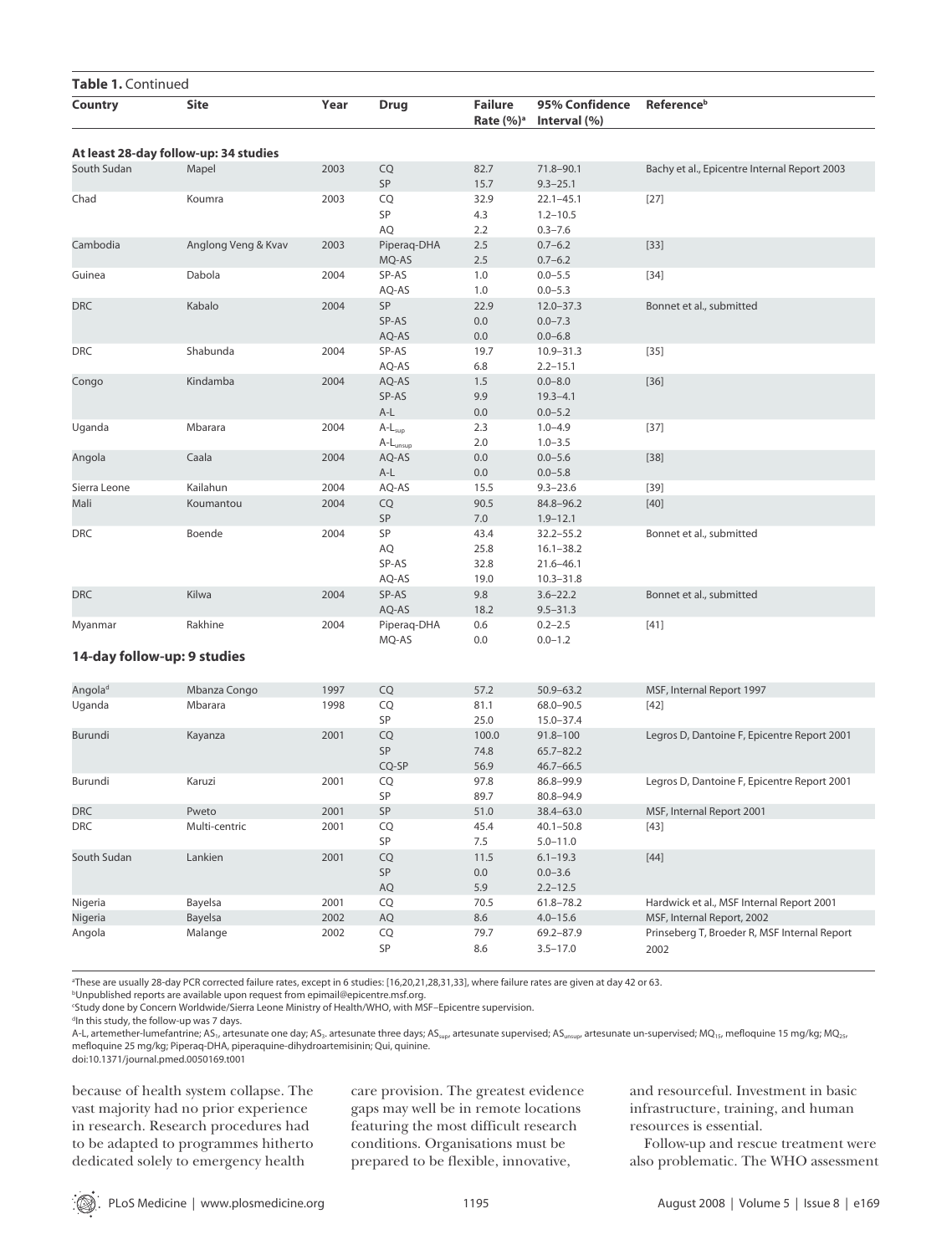Table 2. Number of Studies Performed by MSF-Epicentre among Total Studies by Country and Drug (Monotherapy, ACT) and Concordance between MSF Recommendations and New Policy Subsequently Adopted by the Country

| Country                        | <b>MSF-Epicentre Studies/Total Studies</b> |                      |       |              |            |                | Year(s) of               | ACT(s)                | Year of   | <b>New Policy</b> | Concordance                              |
|--------------------------------|--------------------------------------------|----------------------|-------|--------------|------------|----------------|--------------------------|-----------------------|-----------|-------------------|------------------------------------------|
|                                |                                            | <b>Monotherapies</b> |       | <b>ACT</b>   |            |                | <b>Study</b>             | <b>Recommended by</b> | Change    |                   | between MSF                              |
|                                | n/N                                        | $\%$                 | n/N   | $\%$         | n/N        | $\%$           |                          | <b>MSF</b>            |           |                   | <b>Recommendations</b><br>and New Policy |
| Asia                           |                                            |                      |       |              |            |                |                          |                       |           |                   |                                          |
| Bangladesh                     | 0/4                                        | $\mathbf 0$          | 2/2   | 100          | 2/6        | 33             | 2003                     | AS-MQ, A-L            | 2004      | $A-L$             | Yes                                      |
| Cambodia                       | 0/0                                        | <b>NA</b>            | 2/17  | 12           | 2/17       | 12             | 2003                     | None                  | 2000      | AS-MQ             | <b>No</b>                                |
| India                          | 6/40                                       | 15                   | 2/2   | 100          | 8/42       | 19             | 2001                     | AS-MQ                 | 2004      | SP, AS-SP         | <b>No</b>                                |
| Laos                           | 1/9                                        | 11                   | 0/4   | $\mathbf{0}$ | 1/13       | 8              | 2000                     | None                  | 2001      | $A-L$             | No                                       |
| Myanmar                        | 3/54                                       | 5                    | 7/19  | 41           | 10/73      | 14             | 1998, 2001-04            | AS-MO                 | 2002      | AS-MQ, A-L        | Yes                                      |
| <b>Total: Asia</b>             | 10/107                                     | 9                    | 13/44 | 29           | 23/151     | 15             |                          |                       |           |                   |                                          |
| <b>Africa</b>                  |                                            |                      |       |              |            |                |                          |                       |           |                   |                                          |
| Angola                         | 8/16                                       | 50                   | 4/4   | 100          | 12/20      | 60             | 1997, 2003-04 AS-AQ, A-L |                       | 2004      | $A-L$             | Yes                                      |
| Burundi                        | 4/8                                        | 50                   | 0/4   | $\mathbf 0$  | 4/12       | 33             | 2001                     | AS-AQ, A-L            | 2003      | AS-AQ             | Yes                                      |
| Congo                          | 0/5                                        | $\mathbf{0}$         | 3/3   | 100          | 3/8        | 37             | 2004                     | A-L, AS-AQ            | No change |                   | No                                       |
| <b>DRC</b>                     | 6/19                                       | 31                   | 8/14  | 57           | 14/33      | 42             | $2001 - 04$              | $A-L$                 | 2004      | AS-AQ             | <b>No</b>                                |
| Guinea                         | 0/8                                        | $\mathbf{0}$         | 2/2   | 100          | 2/10       | 20             | 2004                     | AS-SP, AS-AQ          | 2004      | AS-AQ             | Yes                                      |
| Mali                           | 2/22                                       | 9                    | 0/0   | <b>NA</b>    | 2/22       | 9              | 2004                     | AS-SP, AS-AQ, A-L     | 2004      | $A-L$             | Yes                                      |
| Nigeria                        | 2/20                                       | 10                   | 0/0   | <b>NA</b>    | 2/20       | 10             | $2001 - 02$              | ACT, no precision     | 2004      | $A-L$             | Yes                                      |
| Liberia                        | 3/3                                        | 100                  | 0/0   | <b>NA</b>    | 3/3        | 100            | 2002                     | AS-AQ                 | 2004      | AS-AQ             | Yes                                      |
| Sierra Leone                   | 15/17                                      | 88                   | 1/1   | 100          | 16/18      | 89             | $2001 - 03 - 04$         | AS-AQ                 | 2004      | AS-AQ             | Yes                                      |
| Sudan                          | 8/40                                       | 20                   | 4/10  | 40           | 12/50      | 24             | $2001 - 03$              | AS-SP, A-L            | 2004      | AS-AQ, AS-SP      | Yes                                      |
| Chad                           | 6/7                                        | 86                   | 0/0   | <b>NA</b>    | 6/7        | 86             | $2002 - 03$              | AS-AQ                 | 2004      | AS-AQ             | Yes                                      |
| Uganda                         | 5/48                                       | 10                   | 6/6   | 100          | 11/54      | 20             | 98,<br>2000-02-03-04     | AS-AQ, AS-SP, A-L     | 2004      | A-L               | Yes                                      |
| Zambia                         | 0/39                                       | $\overline{0}$       | 2/8   | 25           | 2/47       | $\overline{4}$ | 2002                     | $A-L$                 | 2002      | $A-L$             | Yes                                      |
| <b>Total: Africa</b>           | 59/252                                     | 23                   | 30/52 | 57           | 89/304     | 29             |                          |                       |           |                   |                                          |
| <b>Total: All</b><br>Countries | 69/359                                     | 19                   | 43/96 | 46           | 112/455 25 |                |                          |                       |           |                   |                                          |

A-L, artemether-lumefantrine: NA, not applicable.

doi:10.1371/journal.pmed.0050169.t002

protocol required investigators to withhold rescue treatment in case of asymptomatic parasite recurrence, which carries a high risk of avoidable morbidity [11]. Follow-up visits took place at one-week intervals, during which patients with known parasitaemia would remain without rescue treatment. On two occasions (two children treated respectively with AQ and CQ who were parasitaemic during follow-up and who did not come back for further visits), we believe this contributed to avoidable deaths from severe malaria. As a response, we instituted frequent home visits by field workers to detect any symptom progression.

Partly due to concerns about securityrelated interruptions to enrolment, a proportion of studies in the first half of the period were single arm or used sequential allocation procedures. Unplanned decisions to stop enrolment due to very high treatment failure were occasionally taken, thus exposing investigators to the criticism of having contravened the protocol; later, randomisation was introduced as the

standard, along with systematic early stopping rules.

**Quality versus timeliness**. Efforts were made to improve the quality of the studies, including establishment of routine laboratory quality control procedures (internal controls and review of slides by reference laboratories) and standard protocols and operating procedures for clinical and laboratory work. From 2003, followup was systematically extended to 28 days, and PCR genotyping analyses were always done to adjust failure rates for re-infections. This is broadly considered an appropriate method for assessing drug efficacy and therefore yielded realistic estimates for each site [12].

However, these analyses required the involvement of partner institutions (usually academic laboratories in Europe). Due to the heavy workload of these laboratories, PCR genotyping sometimes yielded considerable delays in releasing final results. In situations where treatment failure was severe, this raised an ethical dilemma of balancing the release of final results with the need for action. A common approach

was to release preliminary, unadjusted failure rates based on 14-day followup, especially when these already warranted an urgent change of the current first-line therapy. This however often led to confusion, especially when subsequent 28-day results overturned the initial impression that other cheap non-ACT regimens were still efficacious (particularly SP, for which failures tend to occur late). Furthermore, MSF field officers mediating between study investigators and local stakeholders did not always have the technical expertise to discuss genotyping adjustment. With more complex methods, the extra time involved in ensuring that data are accurate must be weighed against the urgency of action in each setting. However, our experience shows that in order to avoid confusion it is preferable to await final results, as long as the delay is acceptable (to be determined on a case-by-case basis).

# **Ethical Issues**

These studies presented ethical dilemmas common to research in crisis-affected populations [13]. Local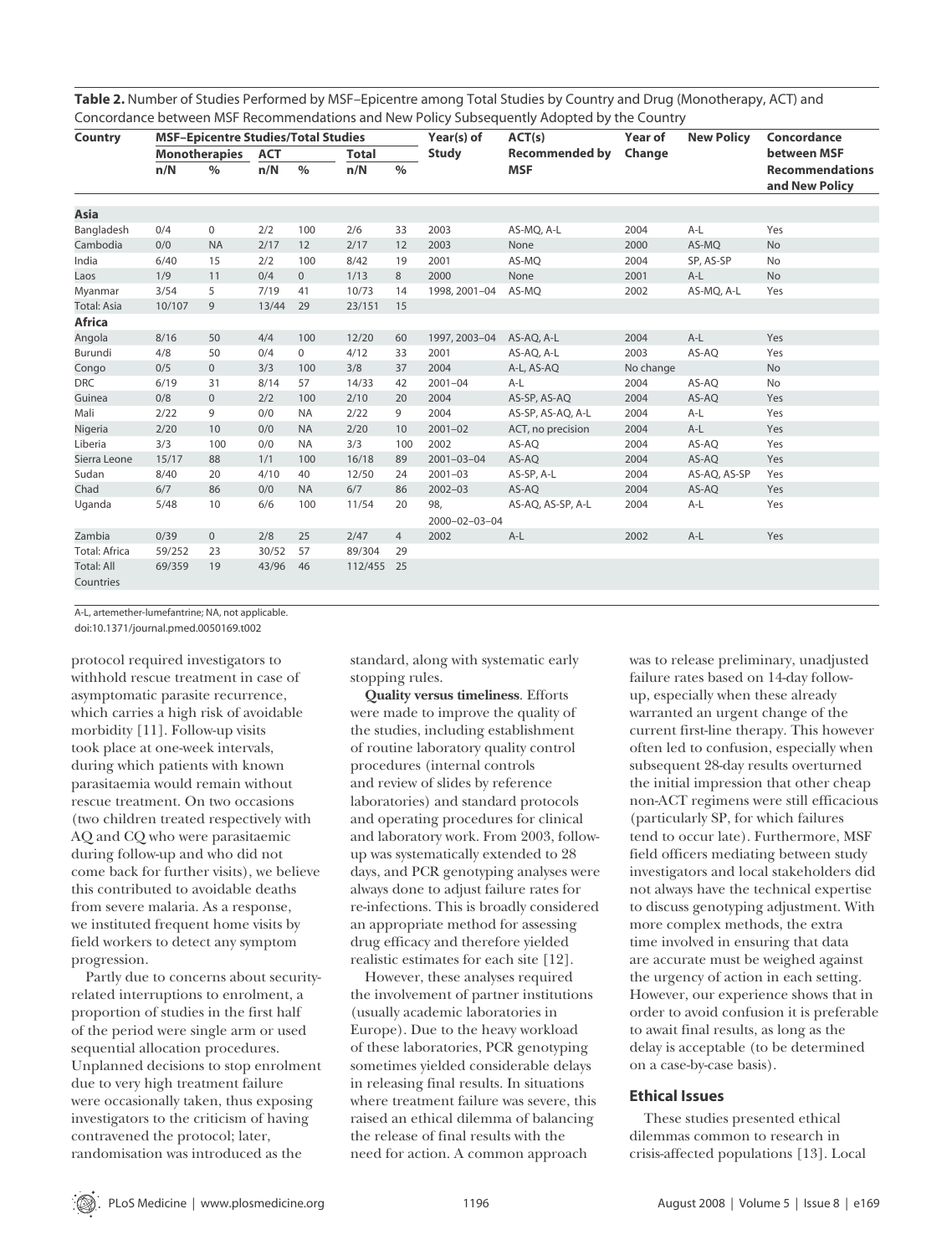clinicians had strong anecdotal evidence of poor drug efficacy, but lack of scientific evidence hindered advocacy to review treatment policies. Communities were particularly vulnerable to the effects of antimalarial drug resistance since they had poor access to health care, no recourse to efficacious second-line treatments, and limited civil rights and governance structures within which to voice their patient perspective. Furthermore, patients' or caregivers' ability to decide whether to participate in the study was severely constrained: the study venue was often their sole health care option, and their familiarity with biomedical concepts may have been insufficient to properly consider the risks and benefits of participation. Adhering to the strict follow-up schedule was also challenging, potentially entailing days of missed work.

In many countries there was no institutional review board (IRB), and protocols were approved by Ministry of Health directorates for research, as well as local health authorities. We considered that even in the absence of formal IRB review, generating evidence on antimalarial efficacy was essential to stimulate policy change. The assessment protocol was standardised and recommended by WHO; regimens were non-experimental; and patients' risk of untoward outcomes was lower than in routine care due to the systematic follow-up and availability of second-line regimens in case of treatment failure. These considerations persuaded us that the harm–benefit ratio was favourable. This experience suggests that ethical risks of conducting research should always be weighed against the consequences of inaction. Measures to minimise risk include standardising protocols, ensuring locally appropriate, understandable consent procedures, developing alternative structures for ethics review, and involving the community.

#### **Future Research Challenges**

Recently, several players have become involved in antimalarial efficacy assessment, and there are global initiatives to co-ordinate studies [14]. Today's challenges are different: (1) to detect resistance to ACTs as early as possible, best done by combining molecular and in vivo studies, and defining strategic surveillance sites

Table 3. Number and Proportion of Articles Published in Peer-Reviewed Journals, 1996-2007

| Country      | <b>Total Articles (n)</b> | <b>MSF Articles (n)</b> |  |
|--------------|---------------------------|-------------------------|--|
|              |                           |                         |  |
| Angola       | $\mathsf{3}$              | $\overline{3}$          |  |
| Liberia      | $\overline{2}$            | $\overline{2}$          |  |
| Sierra Leone | $\overline{2}$            | $\overline{2}$          |  |
| Chad         | $\overline{2}$            | $\overline{2}$          |  |
| Bangladesh   | $\overline{7}$            | $\overline{2}$          |  |
| Burundi      | 3                         | $\mathbf 0$             |  |
| Uganda       | 24                        | $\overline{4}$          |  |
| Sudan        | 15                        | $\overline{4}$          |  |
| Myanmar      | 5                         | 3                       |  |
| Guinea       | 1                         | 1                       |  |
| <b>DRC</b>   | $\overline{2}$            | $\overline{2}$          |  |
| Cambodia     | 5                         | 1                       |  |
| India        | 15                        | 1                       |  |
| Laos         | 9                         | 1                       |  |
| Congo        | 5                         | 1                       |  |
| Mali         | $\overline{4}$            | 1                       |  |
| Nigeria      | 27                        | $\mathbf 0$             |  |
| Zambia       | 6                         | 1                       |  |
| <b>Total</b> | 137                       | 31 (23%)                |  |

doi:10.1371/journal.pmed.0050169.t003

where resistance is more likely to arise de novo or be introduced from other regions; and (2) to demonstrate that new regimens (e.g., dihydroartemisinin-piperaquine) are at least as efficacious as current firstline ACTs and carry additional benefits in terms of safety, cost, or feasibility: this would require non-inferiority rather than comparative trial designs [15].

#### **Conclusions**

Our analysis shows that research can be performed in difficult settings to a high enough standard to ensure publication and to be useful in policy change.

MSF's work shows that nongovernmental organisations (NGOs) can provide extensive evidence on the efficacy of most antimalarial regimens. This evidence probably affected malaria treatment policy decisions, as suggested by the high number of countries where recommendations and decisions were the same. However, this conclusion has to be drawn with caution: factors leading to policy change are many and difficult to measure, as are reasons for adopting one regimen over another.

As part of their mandate, medical NGOs should be prepared to fill gaps in evidence, including evaluating current tools to control tropical diseases in hard-to-reach populations, and demonstrating the effectiveness of alternatives. Dissemination of findings

in peer-reviewed journals is crucial to bolster the validity of such research and inform international policy and advocacy. While operational research can successfully be undertaken by NGOs, national malaria control programmes, WHO, and other major international disease control partnerships hold the primary responsibility for initiating such studies. Had such institutions stimulated a systematic process of monitoring antimalarial efficacy from the onset of reports of drug resistance, change might have occurred earlier. Finally, it is important that complacency does not set in. Artemisinin resistance may well arise, and countries, international bodies, and NGOs need to prospectively monitor the situation to avoid history repeating itself. ■

#### **Acknowledgments**

We thank Pascal Ringwald (Global Malaria Programme/WHO) for sharing the databases compiled by WHO and for helpful advice and comments. We thank all authors and partner institutions of the individual studies (some of which provided helpful comments), who unfortunately cannot all be listed in this paper. Thank you to Christa Hook for her important work as the Coordinator of the MSF Malaria Working Group. We are grateful to Elizabeth Ashley (Epicentre) and Rebecca Freeman Grais (Epicentre) for helpful comments on final versions of the manuscript. Thank you to Nick White (Wellcome Trust), François Nosten (Wellcome Trust), and Piero Olliaro (TDR-WHO) for their constant support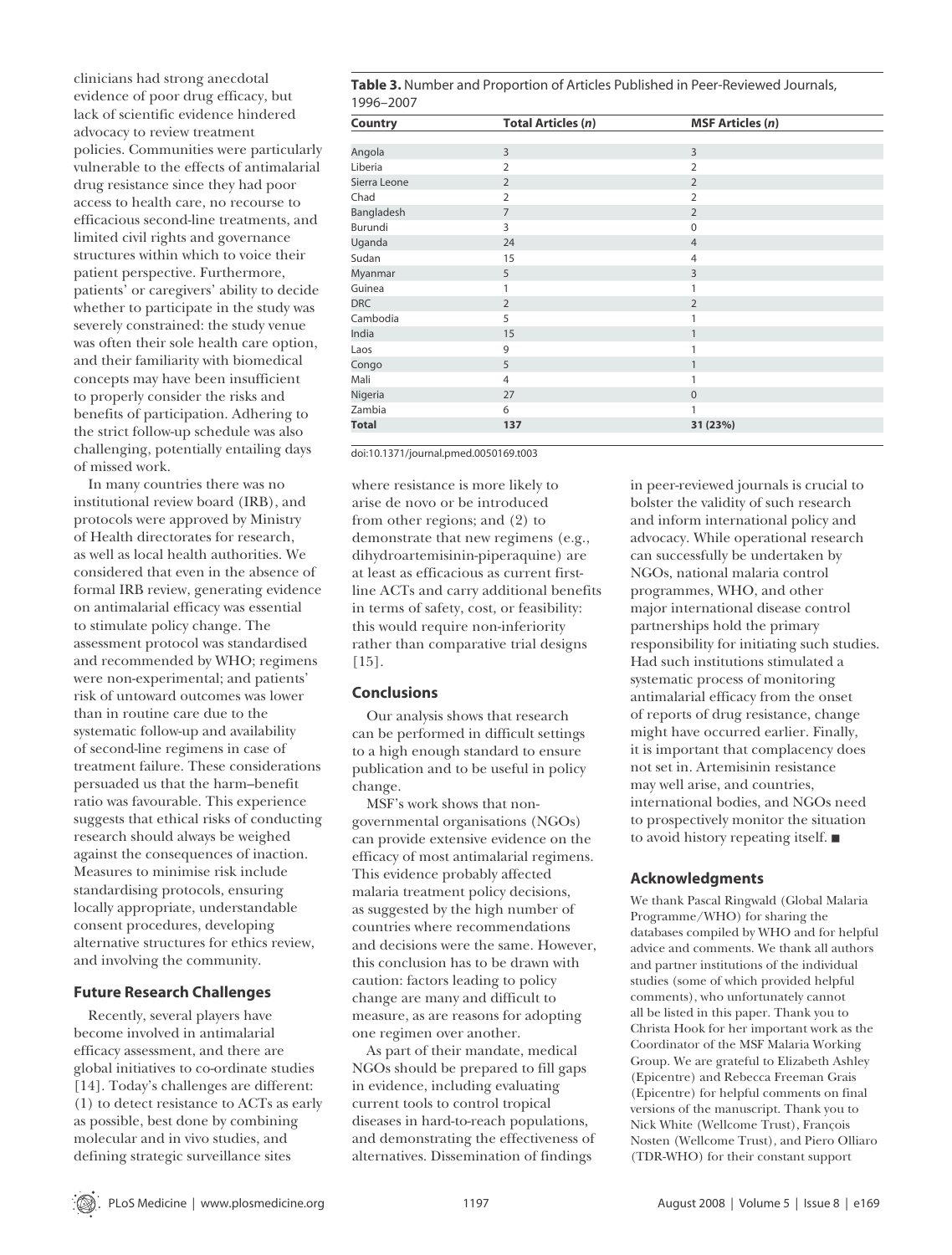#### during all these years.

**List of principal investigators (or first author of paper/report) of individual studies**: C. Bachy, M. Bonnet, P. Campbell, F. Checchi, E. Depoortere, X. de Radiguès, F. Grandesso, J. P. Guthmann, B. Janssens, S. Hamour, R. Hardwick, D. Legros, P. Piola, T. Prinsberg, G. Priotto, F. Smithuis, E. Stivanello, T. Swarthout, I. van den Broek. **Author contributions**. J-PG co-ordinated the project, compiled the studies, wrote the plan of analysis, analysed the data, and wrote the paper. FC had a crucial role in the analysis and interpretation of results and gave significant input in the writing of the paper. IvdB, SB, MvH, EC, OB, and J-MK compiled data from their MSF section and contributed in data interpretation. SV participated in the analysis and interpretation of part of the data and had a crucial role in paper writing. DL had an important role in the conception, analysis, and interpretation of several individual studies and had an important intellectual contribution to the overall intervention, to which he gave important epidemiological input. PJG contributed in the conception of the project, in the interpretation of results, and in the writing of the paper. All authors participated intellectually in this project and in the writing of the paper.

#### **References**

- 1. Trape JF (2001) The public health impact of chloroquine resistance in Africa. Am J Trop Med Hyg 64 (1-2 Suppl): 12-17.
- 2. Zucker JR, Ruebush TK II, Obonyo C, Otieno J, Campbell C (2003) The mortality consequences of the continued use of chloroquine in Africa: Experience in Siaya, Western Kenya. Am J Trop Med Hyg 68: 386-390.
- 3. White NJ, Nosten F, Looareesuwan S, Watkins WM, Marsh K, et al. (1999) Averting a malaria disaster. Lancet 353: 1965-1967.
- 4. World Health Organization (1996) Assessment of therapeutic efficacy of antimalarial drugs for uncomplicated falciparum malaria in areas with intense transmission. Available: http:// www.who.int/drugresistance/malaria/en/ Assessment\_malaria\_96.pdf. Accessed 7 July 2008.
- 5. World Health Organization (2003) Assessment and monitoring of antimalarial drug efficacy for the treatment of uncomplicated falciparum malaria. Available: http://www.who.int/ malaria/docs/ProtocolWHO.pdf. Accessed 7 July 2008.
- 6. World Health Organization (2005) Susceptibility of *Plasmodium falciparum* to antimalarial drugs. Report on global monitoring, 1996-2004. Available: http://www. who.int/malaria/rbm/Attachment/20041108/ SusceptibilityPlasmodium\_report.pdf. Accessed 7 July 2008.
- 7. World Health Organization (2003) Position of WHO's Roll Back Malaria Department on malaria treatment policy. Available: http:// www.who.int/malaria/treatmentguidelines. html. Accessed 7 July 2008.
- 8. Hess FI, Iannuzzi A, Leafasia J, Cowdrey D, Nothdurft HD, et al. (1996) Risk factors of chloroquine resistance in *Plasmodium falciparum* malaria. Acta Trop 61: 293-306.
- 9. Hamel MJ, Holtz T, Mkandala C, Kaimila N, Chizani N, et al. (2005) Efficacy of trimethoprim-sulfamethoxazole compared with

sulfadoxine-pyrimethamine plus erythromycin for the treatment of uncomplicated malaria in children with integrated management of childhood illness dual classifications of malaria and pneumonia. Am J Trop Med Hyg 73: 609-615.

- 10. Olanrewaju WI, Johnson AW (2001) Chloroquine-resistant *Plasmodium falciparum* malaria in Ilorin, Nigeria: Prevalence and risk factors for treatment failure. Afr J Med Med Sci 30: 165-169.
- 11. Olliaro P, Pinoges L, Checchi F, Vaillant M, Guthmann JP (2008) Risk associated with asymptomatic parasitaemia occurring postantimalarial treatment. Trop Med Int Health 13: 83-90.
- 12. Guthmann JP, Pinoges L, Checchi F, Cousens S, Balkan S, et al. (2006) Methodological issues in the assessment of antimalarial drug treatment: Analysis of 13 studies in eight African countries from 2001 to 2004. Antimicrob Agents Chemother 50: 3734-3739.
- 13. Committee on Population, National Research Council (2002) Research ethics in complex humanitarian emergencies: Summary of a workshop. National Academy Press. Available: http://books.nap.edu/catalog.php?record\_ id=10481. Accessed 7 July 2008.
- 14. Price R, Dorsey G, Ashley E, Barnes K, Baird JK, et al. (2007) World Antimalarial Resistance Network I: Clinical efficacy of antimalarial drugs. Malar J 6: 119.
- 15. Stepniewska K, White NJ (2006) Some considerations in the design and interpretation of antimalarial drug trials in uncomplicated falciparum malaria. Malar I 5: 127.
- 16. Smithuis F, Shahmanesh M, Kyaw MK, Savran O, Lwin S, et al. (2004) Comparison of chloroquine, sulfadoxine/pyrimethamine, mefloquine and mefloquine-artesunate for the treatment of falciparum malaria in Kachin State, North Myanmar. Trop Med Int Health 9: 1184-1190.
- 17. Guthmann JP, Kasparian S, Phetsouvanh R, Nathan N, Garcia M, et al. (2002) The efficacy of chloroquine for the treatment of acute, uncomplicated, *Plasmodium falciparum* malaria in Laos. Ann Trop Med Parasitol 96: 553-557.
- 18. Priotto G, Kabakyenga J, Pinoges L, Ruiz A, Eriksson T, et al. (2003) Artesunate and sulfadoxine-pyrimethamine combinations for the treatment of uncomplicated *Plasmodium falciparum* malaria in Uganda: A randomized, double-blind, placebo-controlled trial. Trans R Soc Trop Med Hyg 97: 325-330.
- 19. Stivanello E, Cavailler P, Cassano F, Omar SA, Kariuki D, et al. (2004) Efficacy of chloroquine, sulphadoxine-pyrimethamine and amodiaquine for treatment of uncomplicated *Plasmodium falciparum* malaria in Kajo Keji county, Sudan. Trop Med Int Health 9: 975-980.
- 20. Smithuis F, van der Broek I, Katterman N, Kyaw MK, Brockman A, et al. (2004) Optimising operational use of artesunatemefloquine: A randomised comparison of four treatment regimens. Trans R Soc Trop Med Hyg 98: 182-192.
- 21. Campbell P, Baruah S, Narain K, Rogers CC (2006) A randomized trial comparing the efficacy of four treatment regimens for uncomplicated falciparum malaria in Assam state, India. Trans R Soc Trop Med Hyg 100: 108-118.
- 22. van den Broek IV, van der Wardt S, Talukder L, Chakma S, Brockman A, et al. (2004) Drug resistance in *Plasmodium falciparum* from the Chittagong Hill Tracts, Bangladesh. Trop Med Int Health 9: 680-687.
- 23. Checchi F, Durand R, Balkan S, Vonhm BT, Kollie JZ, et al. (2002) High *Plasmodium falciparum* resistance to chloroquine and sulfadoxine-pyrimethamine in Harper, Liberia: Results in vivo and analysis of point mutations. Trans R Soc Trop Med Hyg 96: 664-669.
- 24. Checchi F, Balkan S, Vonhm BT, Massaquoi M, Biberson P, et al. (2002) Efficacy of amodiaquine for uncomplicated *Plasmodium falciparum* malaria in Harper, Liberia. Trans R Soc Trop Med Hyg 96: 670-673.
- 25. Depoortere E, Guthmann JP, Pressé J, Sipilanyambe N, Nkandu E, et al. (2005) Efficacy and effectiveness of the combination of sulfadoxine/pyrimethamine and a 3-day course of artesunate for the treatment of uncomplicated falciparum malaria in a refugee settlement in Zambia. Trop Med Int Health 10: 139-145.
- 26. Checchi F, Piola P, Kosack C, Ardizzoni E, Klarkowski D, et al. (2004) Antimalarial efficacy of sulfadoxine-pyrimethamine, amodiaquine and a combination of chloroquine plus sulfadoxine-pyrimethamine in Bundi Bugyo, western Uganda. Trop Med Int Health. 9: 445-450.
- 27. Grandesso F, Bachy C, Donam I, Ntambi J, Habimana J, et al. (2006) Efficacy of chloroquine, sulfadoxine-pyrimethamine and amodiaquine for treatment of uncomplicated *Plasmodium falciparum* malaria among children under five in Bongor and Koumra, Chad. Trans R Soc Trop Med Hyg 100: 419-426.
- 28. van den Broek IV, Maung UA, Peters A, Liem L, Kamal M, et al. (2005) Efficacy of chloroquine + sulfadoxine-pyrimethamine, mefloquine + artesunate and artemether + lumefantrine combination therapies to treat *Plasmodium falciparum* malaria in the Chittagong Hill Tracts, Bangladesh. Trans R Soc Trop Med Hyg 99: 727-735.
- 29. Hamour S, Melaku Y, Keus K, Wambugu J, Atkin S, et al. (2005) Malaria in the Nuba Mountains of Sudan: Baseline genotypic resistance and efficacy of the artesunate plus sulfadoxine-pyrimethamine and artesunate plus amodiaquine combinations. Trans R Soc Trop Med Hyg 99: 548-554.
- 30. Checchi F, Roddy P, Kamara S, Williams A, Morineau G, et al. (2005) Evidence basis for antimalarial policy change in Sierra Leone: Five in vivo efficacy studies of chloroquine, sulphadoxine-pyrimethamine and amodiaquine. Trop Med Int Health 10: 146-153.
- 31. van den Broek I, Amsalu R, Balasegaram M, Hepple P, Alemu E, et al. (2005) Efficacy of two artemisinin combination therapies for uncomplicated falciparum malaria in children under 5 years, Malakal, Upper Nile, Sudan. Malar J 4: 14.
- 32. Guthmann JP, Ampuero J, Fortes F, van Overmeir C, Gaboulaud V, et al. (2005) Antimalarial efficacy of chloroquine, amodiaquine, sulfadoxine-pyrimethamine, and the combinations of amodiaquine + artesunate and sulfadoxine-pyrimethamine + artesunate in Huambo and Bie provinces, central Angola. Trans R Soc Trop Med Hyg 99: 485-492.
- 33. Janssens B, van Herp M, Goubert L, Chan S, Uong S, et al. (2007) A randomized open study to assess the efficacy and tolerability of dihydroartemisinin-piperaquine for the treatment of uncomplicated falciparum malaria in Cambodia. Trop Med Int Health. 12: 251-259.
- 34. Bonnet M, Roper C, Félix M, Coulibaly L, Kankolongo GM, et al. (2007) Efficacy of antimalarial treatment in Guinea: In vivo study of two artemisinin combination therapies in Dabola and molecular markers of resistance to sulphadoxine-pyrimethamine in N'Zérékoré. Malar J 6: 54.
- 35. Swarthout TD, van den Broek IV, Kayembe G, Montgomery J, Pota H, et al. (2006) Artesunate + amodiaquine and artesunate + sulphadoxine-pyrimethamine for treatment of uncomplicated malaria in Democratic Republic of Congo: A clinical trial with determination of sulphadoxine and pyrimethamine-resistant haplotypes. Trop Med Int Health 11: 1503-1511.